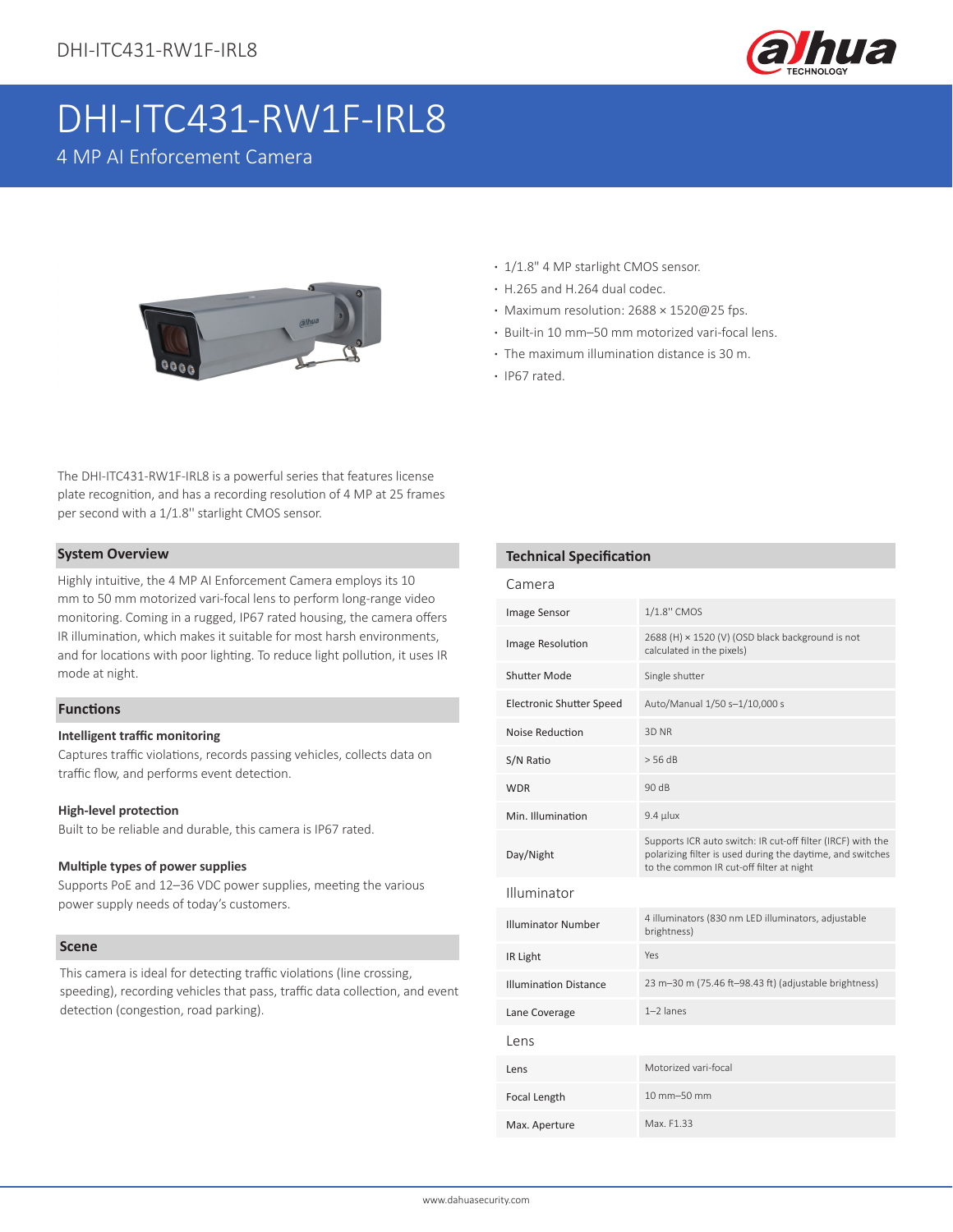# DHI-ITC431-RW1F-IRL8

| Field of View                                   | Horizontal: 9.4°-40.8°<br>Vertical: 5.4°-22.9°<br>Diagonal: 10.7°-46.9°                                                                                                                                                                                                                                                                                                                                                                                                                                                                                                                          |  |
|-------------------------------------------------|--------------------------------------------------------------------------------------------------------------------------------------------------------------------------------------------------------------------------------------------------------------------------------------------------------------------------------------------------------------------------------------------------------------------------------------------------------------------------------------------------------------------------------------------------------------------------------------------------|--|
| Exposure Mode                                   | Auto; Manual (Select from shutter values or customize<br>shutter range)                                                                                                                                                                                                                                                                                                                                                                                                                                                                                                                          |  |
| Function                                        |                                                                                                                                                                                                                                                                                                                                                                                                                                                                                                                                                                                                  |  |
| <b>Trigger Mode</b>                             | Video detection; radar                                                                                                                                                                                                                                                                                                                                                                                                                                                                                                                                                                           |  |
| <b>OSD Overlay</b>                              | Time, address, device SN, lane No., plate number, plate<br>color, vehicle logo, vehicle type, vehicle color, vehicle<br>size, vehicle speed, country/region, event (violation<br>name), and motorcycle attributes (type, number of<br>people, and helmet)                                                                                                                                                                                                                                                                                                                                        |  |
| Alarm Event                                     | Storage full, storage error, external alarm, no storage<br>space, license plate blocklist, illegal access, and security<br>fault                                                                                                                                                                                                                                                                                                                                                                                                                                                                 |  |
| <b>Automatic Network</b><br>Replenishment (ANR) | Platform and FTP (TF card is required)                                                                                                                                                                                                                                                                                                                                                                                                                                                                                                                                                           |  |
| <b>Auto Registration</b>                        | Yes                                                                                                                                                                                                                                                                                                                                                                                                                                                                                                                                                                                              |  |
| Intelligence                                    |                                                                                                                                                                                                                                                                                                                                                                                                                                                                                                                                                                                                  |  |
| <b>Target Detection</b>                         | Motor vehicle; motorcycle                                                                                                                                                                                                                                                                                                                                                                                                                                                                                                                                                                        |  |
| <b>ANPR</b>                                     | Adopts Dahua developed algorithms to recognize license<br>plate numbers and letters                                                                                                                                                                                                                                                                                                                                                                                                                                                                                                              |  |
| Vehicle Type Recognition                        | Vehicle head: Large bus, heavy truck, medium truck,<br>sedan, van, light truck, medium bus, SUV, MPV, and<br>pickup<br>Vehicle tail: SUV, large bus, sedan, light truck, pickup,<br>medium truck, van, and heavy truck                                                                                                                                                                                                                                                                                                                                                                           |  |
| Vehicle Color Recognition                       | White, pink, black, red, yellow, gray, blue, green, dark<br>orange, purple, brown, and silver gray (color recognition<br>is not supported during nighttime)                                                                                                                                                                                                                                                                                                                                                                                                                                      |  |
| Vehicle Brand/Logo<br>Recognition               | Acura; Alfaromeo; Ashokleyland; Astonmartin; Audi;<br>Baic; Bently; Benz; BMW; Buick; BYD; Cadillac; Chery;<br>Chevrolet; Chrysler; Citroen; Dacia; Daihatsu; Datsun;<br>Dodge; DS; Ferrari; Fiat; Force; Ford; Foton; Geely;<br>GMC; Greatwall; Hino; Honda; Hyundai; Infiniti; Isuzu;<br>Iveco; Jac; Jaguar; Jeep; Kia; Kinglong; Land; Lexus; Lifan;<br>Lincoln; Mahindra; MAN; Maserati; Mazda; Mercury;<br>MG; Mini; Mitsubishi; Nissan; Opel; Peugeot; Porsche;<br>Renault; Rollsroyce; Saab; Scania; Seat; Skoda; Smart;<br>Subaru; Suzuki; Tata; Tesla; Toyota; UD; Volkswagen;<br>Volvo |  |
| Motor Vehicle Violation<br>Capture              | Speeding; driving slow; wrong-way driving; illegal lane<br>change                                                                                                                                                                                                                                                                                                                                                                                                                                                                                                                                |  |
| Motorcycle Violation<br>Capture                 | Overload; not wearing helmet                                                                                                                                                                                                                                                                                                                                                                                                                                                                                                                                                                     |  |
| <b>Traffic Flow Detection</b>                   | Statistics on vehicle flow, average speed, vehicle type,<br>lane occupancy, average time headway, average queue<br>length, and road status                                                                                                                                                                                                                                                                                                                                                                                                                                                       |  |
| <b>Traffic Event</b>                            | Motor vehicle illegal stopping on the roadway; traffic<br>congestion                                                                                                                                                                                                                                                                                                                                                                                                                                                                                                                             |  |
| Video                                           |                                                                                                                                                                                                                                                                                                                                                                                                                                                                                                                                                                                                  |  |
| Video Compression                               | H.265; H.264M; H.264H; MJPEG                                                                                                                                                                                                                                                                                                                                                                                                                                                                                                                                                                     |  |
| Video Resolution                                | 4M (2688 × 1520); 1080p (1920 × 1080); UXGA (1600<br>x 1200); 720p (1280 x 720); D1 (704 x 576); CIF (352 x<br>288)                                                                                                                                                                                                                                                                                                                                                                                                                                                                              |  |
| Video Frame Rate                                | Max. 25 fps; main stream (2688 × 1520@25 fps), sub<br>stream (1600 × 1200@25 fps)                                                                                                                                                                                                                                                                                                                                                                                                                                                                                                                |  |
| Video Bit Rate                                  | H.264: 32 kbps-32767 kbps<br>H.265: 32 kbps-32767 kbps<br>MJPEG: 512 kbps-32767 kbps                                                                                                                                                                                                                                                                                                                                                                                                                                                                                                             |  |
| <b>Bit Rate Control</b>                         | CBR; VBR                                                                                                                                                                                                                                                                                                                                                                                                                                                                                                                                                                                         |  |

| <b>White Balance</b>                 | Auto; Manual; Outdoor; Natural; Street Lamp; Partial<br>white balance                                                                 |  |
|--------------------------------------|---------------------------------------------------------------------------------------------------------------------------------------|--|
| <b>Edge Enhancement</b>              | Yes                                                                                                                                   |  |
| <b>HLC</b>                           | Yes                                                                                                                                   |  |
| <b>BLC</b>                           | Yes                                                                                                                                   |  |
| <b>Bad Pixel Correction</b>          | Yes                                                                                                                                   |  |
| Gain Range                           | $0 - 100$                                                                                                                             |  |
| Image                                |                                                                                                                                       |  |
| Composite Image                      | Supports combining up to 3 source images, and 1 close-<br>up image into a composite image                                             |  |
| <b>Image Resolution</b>              | 2688 (H) × 1520 (V) (OSD black background is not<br>calculated in the pixels)                                                         |  |
| Image Encoding Format                | <b>JPEG</b>                                                                                                                           |  |
| <b>Image Tampering</b><br>Prevention | Verifies watermarks in videos and images                                                                                              |  |
| Network                              |                                                                                                                                       |  |
| Network Port                         | 1 × RJ-45 Ethernet port, 10/100/1000 M network<br>transmission                                                                        |  |
| SDK and API                          | Yes                                                                                                                                   |  |
| Security                             | Authorized username and password, MAC address<br>binding, HTTPS encryption, and network access control                                |  |
| <b>Browser</b>                       | IE: IE 9-11<br>Chrome: Chrome 41 and earlier<br>Firefox: Firefox 49 and earlier<br>For Win 10 users, run the browser as administrator |  |
| Positioning                          | GPS                                                                                                                                   |  |
| Time Synchronization                 | NTP; GPS                                                                                                                              |  |
| Port                                 |                                                                                                                                       |  |
| Storage                              | 1, supports maximum 256 GB TF card local storage                                                                                      |  |
| <b>RS-485</b>                        | 2, connects to devices such as radars                                                                                                 |  |
| RS-232                               | 2, con is used for serial debugging and RTG is for<br>connecting to radars                                                            |  |
| Audio Input                          | 1 channel                                                                                                                             |  |
| Audio output                         | 1 channel                                                                                                                             |  |
| Alarm Input                          | 3 channels                                                                                                                            |  |
| Alarm Output                         | 2 channels. 1 for relay, and 1 for optocoupler                                                                                        |  |
| General                              |                                                                                                                                       |  |
| Power Supply                         | 12-36 VDC, PoE                                                                                                                        |  |
| Power Consumption                    | $\leq$ 13 W                                                                                                                           |  |
| <b>Operating Temperature</b>         | -40 °C to +65 °C (-40 °F to +149 °F)                                                                                                  |  |
| Storage Temperature                  | -40 °C to +65 °C (-40 °F to +149 °F)                                                                                                  |  |
| <b>Operating Humidity</b>            | 10%-90%                                                                                                                               |  |
| <b>Storage Humidity</b>              | 10%-90%                                                                                                                               |  |
| Protection                           | <b>IP67</b>                                                                                                                           |  |